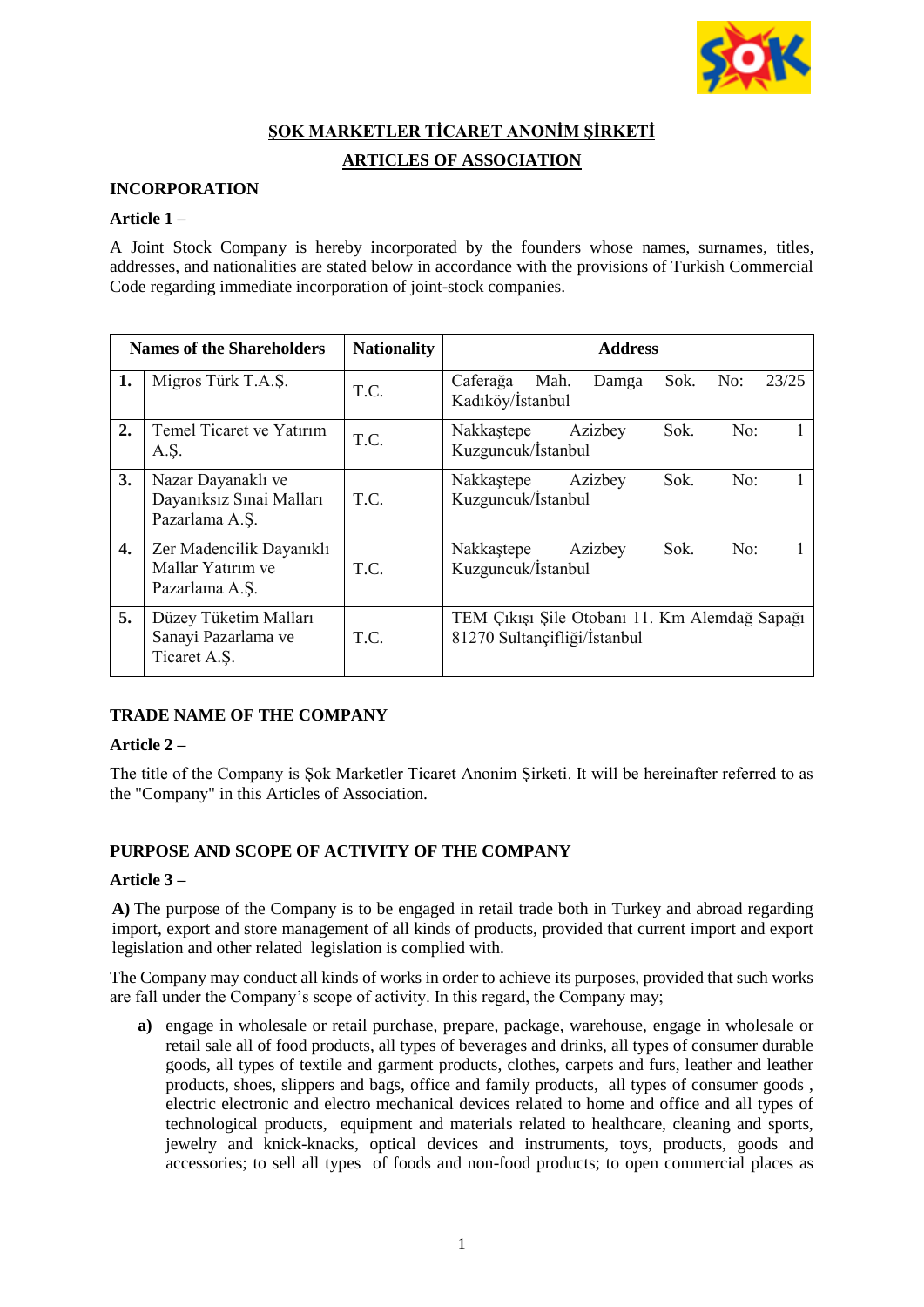

supermarket or hypermarket in order to carry out such transactions; to issue credit cards to its customers and to establish chain stores to carry out the aforementioned activities.

- **b**) organize, market, manage, sell administrative, financial and commercial activities regarding aforementioned goods within the boundaries of Turkey and abroad; and render such services for the benefit of its customers.
- **c)** purchase wholesale or retail, sell, export, import, get produced all kinds of foods including fresh foods and vegetables, family products, all kinds of manufactured, agricultural and commercial goods and services and carry out selling, marketing and distributing activities for tobacco and tobacco products.
- **d)** reuse of first products produced by the Company through converting them into raw material, fabricated material or reusable manufactured goods; and to sell and export those goods domestically and abroad.
- **e)** establish and operate warehouses, stores, commercial vehicles, outsource or to get outsourced its works with regard to its field of business.
- **f)** engage in labeling, printing and decorating for its own necessities; and to engage in marketing and within the scope of commercial organization, consultancy, agency, feasibility study.
- **g)** However, the Company shall not engage in wholesale and retail purchase, sale and distribution, or active or by-outsourcing contract, warehousing, importing and exporting of alcoholic beverages and products that includes alcoholic beverages and goods containing pork and pork products. This provision (Article 3A- subparagraph (g)) may only be amended or rescinded by unanimous consent of all shareholders.

**B)** In order to carry out the aforementioned purposes and scope the Company may operate in the below mentioned field of activities:

- **1.** invest in all manner regarding its purposes,
- **2.** execute the special circumstances disclosures required under the capital market legislation and procedures required by the regulations in order to public disclosure, without prejudice to provisions of capital market legislation related to illegal transfer pricing activities, incorporate a company or companies, joint ventures, merge with domestic and foreign and real and legal persons; also participate to current commercial businesses, partnerships and unlimited companies; benefit from incentive law and communiques within the framework of foreign investment incentives; purchase, pledge, hold as a security or take the shares and bonds of aforementioned firms, companies and establishments under the condition that they shall not intermediate.
- **3.** realize all kinds of financial, commercial, administrative disposals and activities in order to realize the purpose of the Company, on the condition that such activities are not contrary to capital market legislation.
- **4.** acquire, alienate, lease and lease out the machines and facilities and properties that is required to reach the purposes of the Company, establish right of easement, usufruct, residence, common hold and construction servitude and establish pledge and security on relevant machines and facilities and real estates,
- **5.** acquire, assign, lease vehicles that are necessary for the works of the Company in Turkey and abroad and use them in Turkey and make real and personal disposals of them
- **6.** take actions on transportation and storage of the goods that will be imported and exported relating to scope of the Company.
- **7.** transfer the goods belongs to itself or others, acquire vehicles for other purposes, use, purchase and sell, lease and import these vehicles.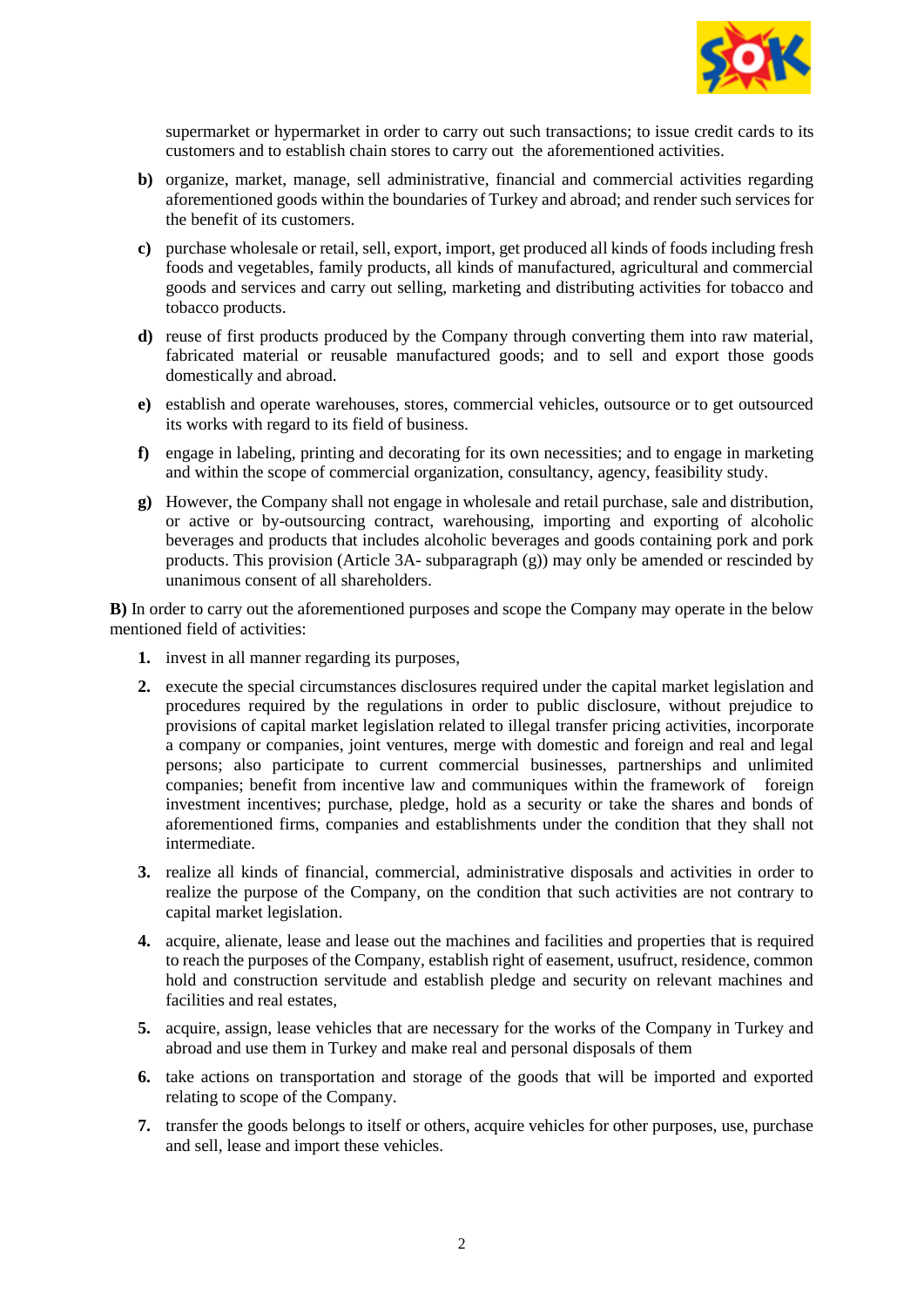

- **8.** get loans for long, medium and short term credits in domestic and foreign markets get asset financing and guarantee loans, commodity loans, import loans, investment loans, loans against bills and such loans; utilize financial leasing and other financial instruments (such as hedging, forwarding etc.)
- **9.** mortgage and pledge of the Company's debts and receivables in whole or partly hold in pledged, release the securities and make amendment on them in the context of the principles stated in compliance with the capital market legislation and related to Company's purposes .
- **10.** acquire, alienate trademark, patents, know-how and other industrial property rights relating to scope of the Company, may execute license agreements on aforementioned.
- **11.** may construct, lease and sublease facilities such as factory, storage, stores and administrative buildings to reach the purposes of the Company.
- **12.** may establish process searching laboratories to carry out studies and researches necessary for the production and marketing of the substance relating to the scope of the Company.
- **13.** may establish branches in order to carry out Company's activities, grant representative agencies, dealerships (franchising) and agencies in Turkey and abroad in the framework of the Company's scope and purposes and may associate and be in cooperation with Turkish and foreign companies and establishments engaged in operations relevant to Company's activities
- **14.** utilize in every kind of technologies and rationalization precautions to reach the purposes of the Company and cooperate with real persons and legal persons operating in the private and public sectors.
- **15.** without acting as an intermediary purchase, sell, issue the bonds and the other asset backed securities and may establish every kind of right on those.
- **16.** help and donate the foundations, public benefit associations, universities, educational institutions and similar establishments, providing shareholders to be informed in the General Assembly meeting, in the context of the principals stated under the Turkish Commercial Code and by the Capital Markets Board.

The limits of donations to be granted will be determined by the General Assembly, the donations over this limit shall not be granted. The amount of donations granted shall be added to distributable profit basis. The Capital Markets Board is authorized to determine an upper limit for the amount of donation. The Donations do not constitute a contradiction to the provisions related to illegal transfer pricing activities under the Capital Markets Law. The donations granted within the year shall be submitted to shareholders' review in the General Assembly Meeting.

In case the Company wishes to undertake other activities that are necessary and beneficial for the company in addition to the above-mentioned transactions, upon the proposal of the Board of Directors this arbitrariness shall be submitted to the General Assembly and after the General Assembly resolution, the Company will also be able to operate these activities.

In the event that the provisions foreseen under this article are not in compliance with the regulations to be made by the Capital Markets Board, the regulations shall be applicable.

In regard to the business, transactions and activities operated by the Company within the scope of this provision, the mandatory disclosures shall be made in accordance with the capital market legislations providing public disclosure, and the regulations related to public disclosure of the Capital Markets Board in the event that the transactions may be affect the investors' investment decisions.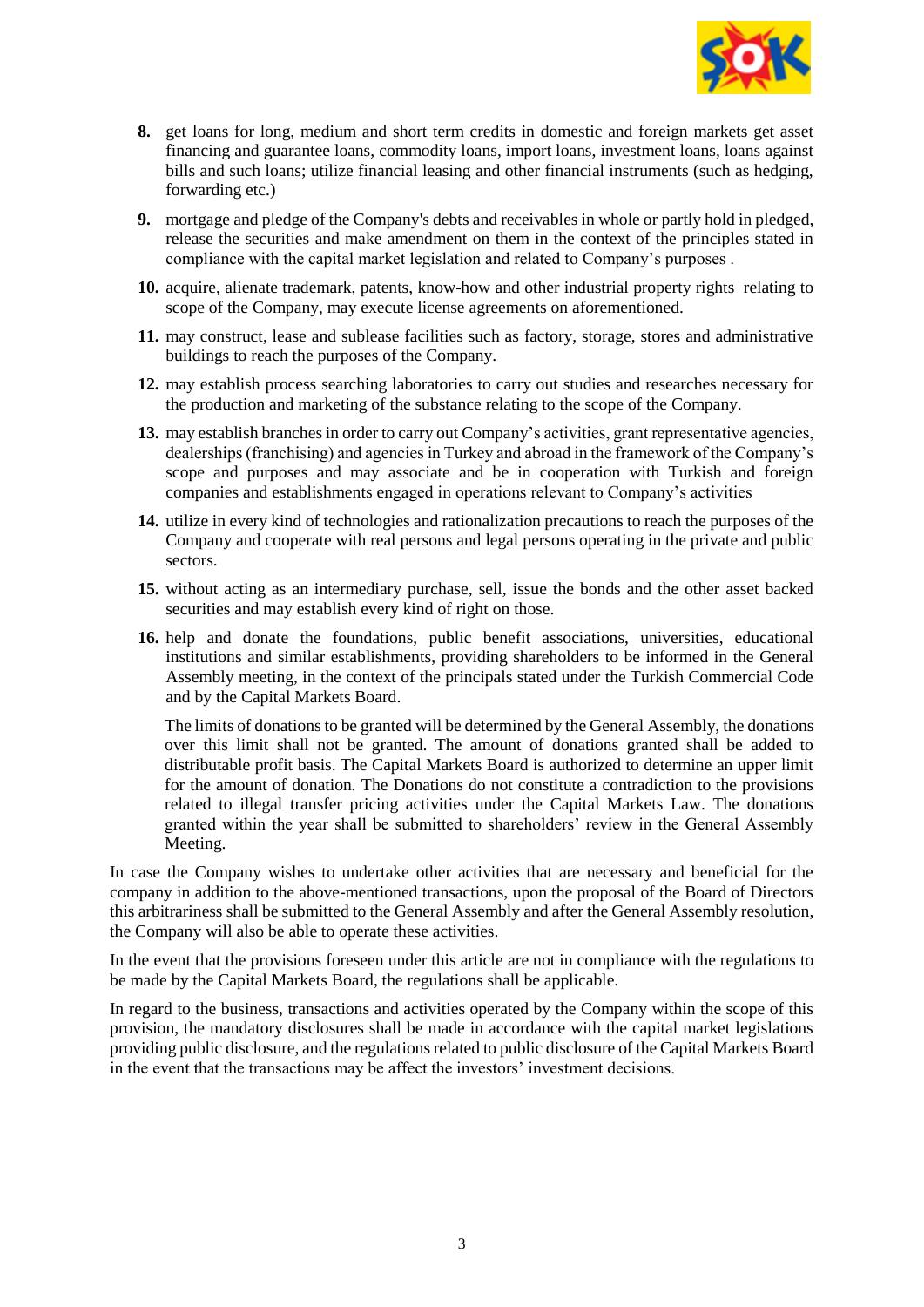

# **HEADQUARTER AND BRANCHES OF THE COMPANY**

# **Article 4 –**

The headquarters of the Company is in İstanbul. The address of the Company is Kısıklı Mahallesi, Hanımseti Sok. No:35 B/1 Üsküdar, İstanbul. In the event of any change in the address, the new address shall be registered with the Trade Registry and published in the Trade Registry Gazette and notified to the Ministry of Customs and Trade and the Capital Markets Board as required by the legislation. Notices served at the registered and announced address shall be deemed to have been duly served to the Company. The Company may open branches, liaison offices, stores, hypermarkets, supermarkets, chain stores and agencies in Turkey and abroad in compliance with the regulations. Failure to the register the new address within the required time period after leaving the registered and announced address is considered a reason for the dissolution of the Company.

# **DURATION OF THE COMPANY**

### **Article 5 –**

The Company has been incorporated for an unlimited term.

### **SHARE CAPITAL**

#### **Article 6 –**

The Company accepted the authorised capital system in accordance with the Capital Markets Law numbered 6362 and included to authorised capital system with the Capital Markets Board permission dated 22.02.2018 and numbered 2064.

The upper limit of the authorised share capital of the Company is TL 1,800,000,000 and divided into 1,800,000,000 shares, with a nominal value of TL 1 each.

The permission for the upper limit of the authorised capital granted by the Capital Markets Board is valid for five years between 2018 and 2022. Even if the upper limit of the registered capital is not be reached by the end of 2022, in order that the Board of Directors decide on capital increase after 2022, an authorization shall be obtained from the General Assembly for the new time limit by way of obtaining permission from Capital Markets Board regarding the previous upper limit of the authorised share capital or a novel upper limit of the authorised share capital.

The issued capital of the Company is TL 611,928,571 and divided into two groups and 611,928,571 shares in total in registered form, which are 144.000.000 of them Preferred Shares and 467,928,571 of them Ordinary Shares, with a nominal value of TL 1 each and the issued capital is paid free from collusion.

The shares representing the issued share capital are monitored in accordance with principals of the dematerialisation of the shares.

The Board of Directors is authorized to decide on increasing the issued capital by issuing new shares up to upper limit of authorised capital if it is necessary, to take decision regarding the restriction of right of share purchase of privileged and other shareholders and within the scope of provisions of capital markets regulations to take decision regarding issuance of privileged shares or shares over the nominal value or shares under the nominal value in accordance with the capital market legislation and relevant legislation between the years 2018 and 2022 (by the end of 2022). The authority to restrict the right of share purchase shall not be exercised in a way leading to inequality between the shareholders.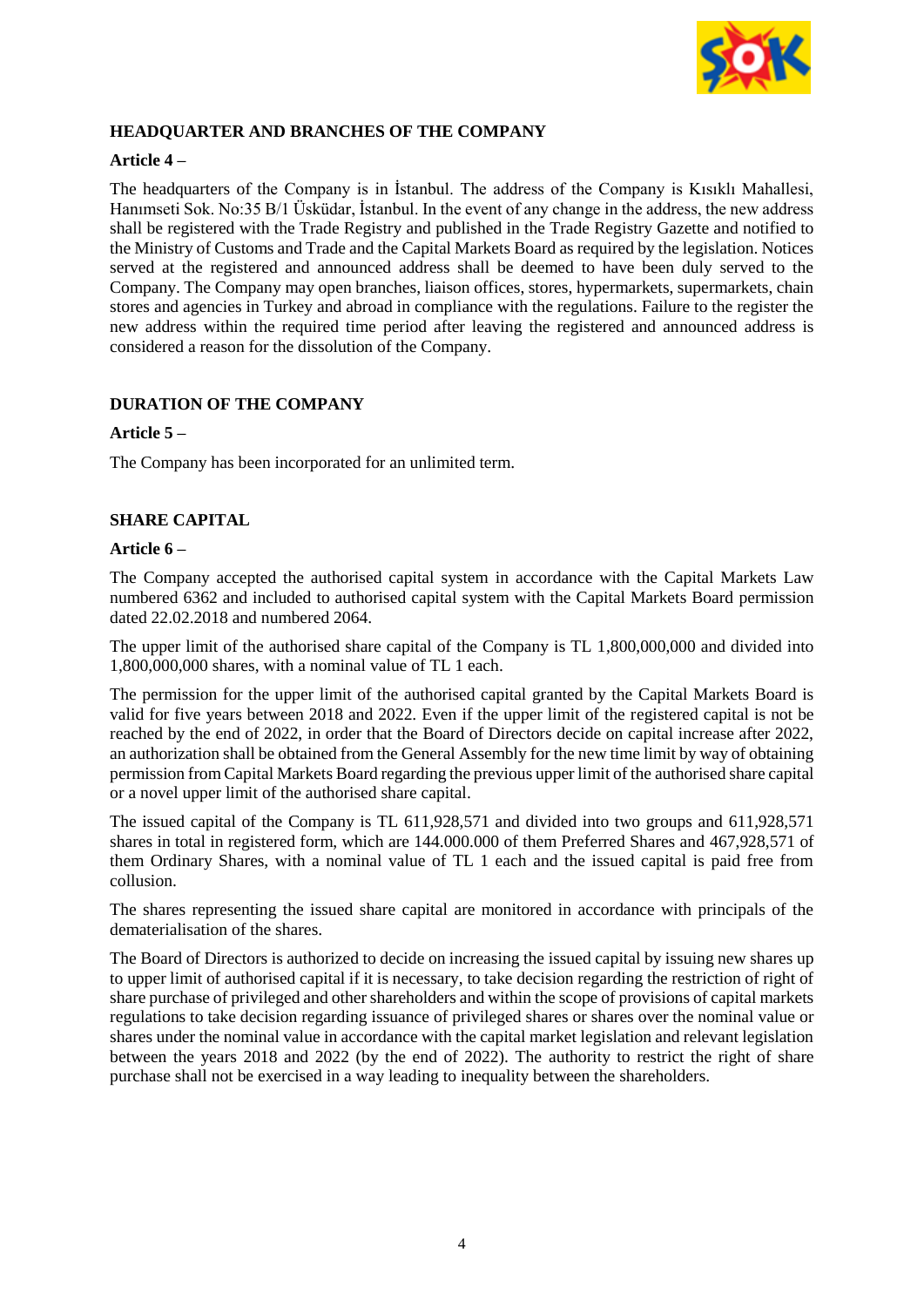

# **INCREASING AND DECREASING OF THE SHARE CAPITAL**

# **Article 7 –**

The share capital of the Company may be increased or decreased when it is necessary, within the scope of Turkish Commercial Code and capital market legislations.

# **TRANSFER OF SHARES**

### **Article 8** –

**8.1** The Ordinary Shares and unless otherwise stated in this Articles of Association the Preferred Shares, may be freely transferred pursuant to the provisions of the Turkish Commercial Code, the Capital Markets Law, this Articles of Association and relevant legislations, in regard to Preferred Shares the Article 8.2 of this Articles of Association is reserved.

**8.2** In the event that the any of the Preferred shareholders wish to transfer their shares partially or as a whole to third party in the first instance they shall make an offer to other Preferred shareholders thereby determining a price in compliance with the market value of that shares and quantity and shall grant reasonable time. The Preferred shareholders shall be authorized to transfer the Preferred Shares to third party/parties, in the event that no application has been made by the other Preferred shareholders to Preferred shareholder to purchase the shares under the prescribed conditions within the granted time.

**8.3** In the event that the Preferred shareholders transfer their shares to third party/parties in compliance with the Article 8.2, the Preferred Shares subjected to transfer immediately convert into the Ordinary Shares. The Preferred Shares to be sold in the stock exchange shall be converted into Ordinary Shares. In the event that the Preferred shareholders apply to the Central Registration Agency or any another competent authority that may substitute, the shares subjected to that application convert automatically into Ordinary Shares.

# **ISSUANCE OF CAPITAL MARKET INSTRUMENTS**

#### **Article 9 –**

The Company is able to issue all kinds of capital market instruments, securities and negotiable instruments in order to sell to natural or legal persons in Turkey and abroad in compliance with the Turkish Commercial Code, the Capital Markets Law and relevant legislations. The Board of Directors of the Company has an unlimited authority to issue bonds, capital market instruments in the form of debt instruments and promissory notes within the scope of the Capital Markets Law.

# **COMPOSITION OF THE BOARD OF DIRECTORS AND TERM OF OFFICE**

#### **Article 10 –**

The activities, representation of the Company against third parties shall be conducted by the Board of Directors that comprises of 6 (six) to 8 (eight) members, which shall be appointed by the General Assembly among the shareholders in accordance with the provisions of the Turkish Commercial Code, this Articles of Association and capital market legislation. The duty period of the members of the Board of Directors is maximum 3 (three) years. The members whose duty period is expired may be re-elected.

The independent members shall be assigned to Board of Directors at least in a number specified under the Capital Market Board Corporate Governance Principles and the independent members shall be elected by the General Assembly in compliance with the principles related to independence of the members of the Board of Directors.

In the event that the ratio of the Preferred Shares is 20% (inclusive) or more of the Company's total shares, half of the members of the Board of Directors of the Company shall be elected among the candidates nominated by Preferred shareholders. In case of the ratio of the Preferred Shares to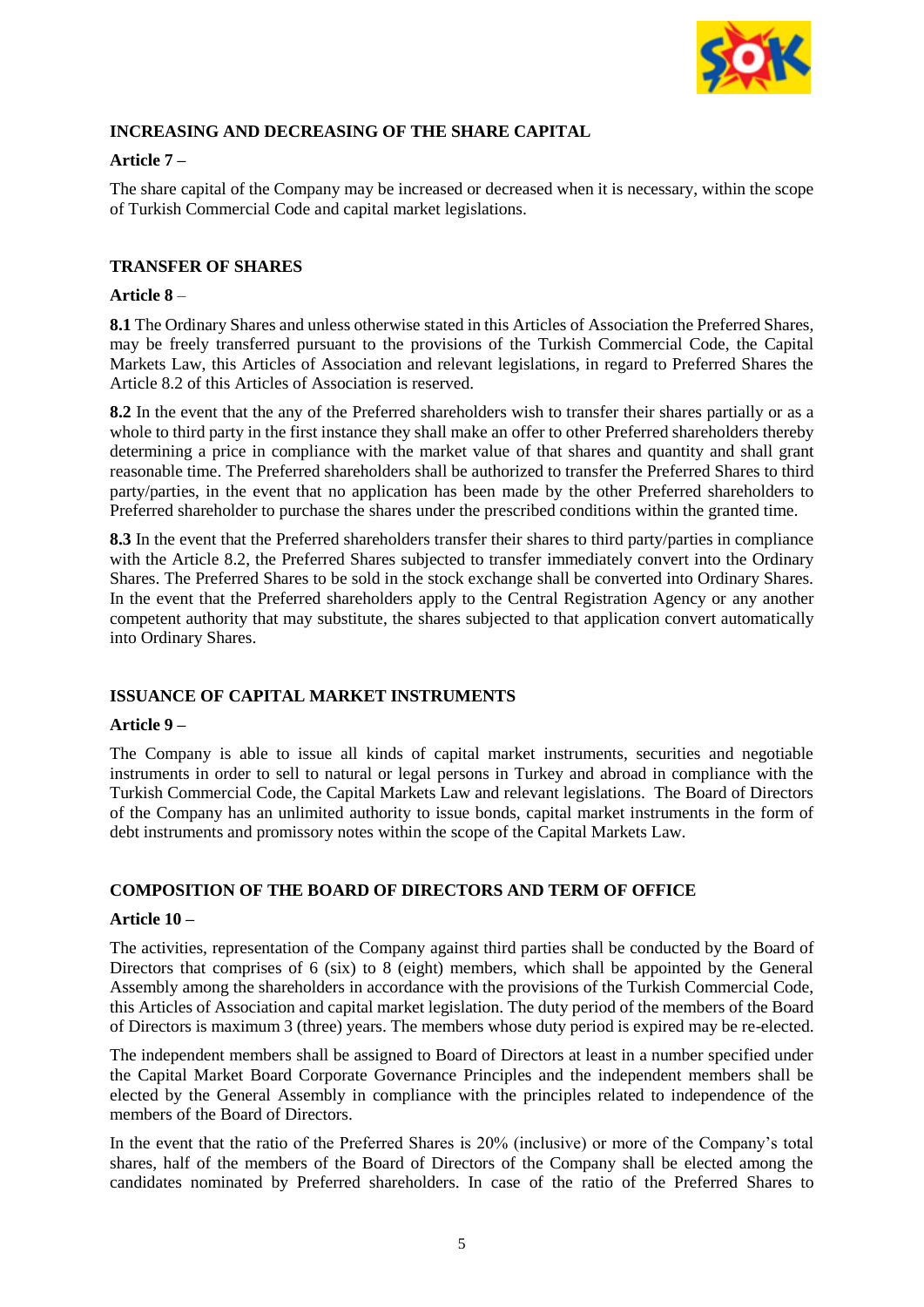

Company's total shares drop to below 20%, the privilege to nominate the candidates to Board of Directors will be abolished without being automatically applicable again.

The Preferred shareholders shall meet and adopt a resolution in compliance with the provisions of the Turkish Commercial Code related to the General Assembly Meetings, in order to determine the candidates to be nominated in amount of half of the members of the Board of Directors and issue a directive to the General Assembly Council.

In the event that the members of the Board of Directors nominated by the Preferred shareholders pursuant to this Article numbered 10 or any of the members of the Board of Directors may not be elected or approved by the General Assembly, the General Assembly shall select the new member/s of the Board of Directors that will be nominated by the Preferred shareholders.

After the election, the Board of Directors shall convene and select a chairman and a deputy chairman from among its members. The General Assembly of the Company may change the members of the Board of Directors when deemed necessary.

Members of the Board of Directors and the real person to be registered on behalf of the legal entity must be fully competent and bear the conditions specified under the Turkish Commercial Code and capital markets legislation. The causes that terminate being a member are also prevent being selected.

### **BOARD OF DIRECTORS MEETINGS**

#### **Article 11 –**

The Board of Directors shall convene at any time as the business of the Company require. The meeting place is the headquarters of the Company. However, the Board of Directors may convene at any other convenient place within or outside of Turkey subject to the Board of Directors resolution.

The agenda of the meeting shall be determined by the chairman or deputy chairman.

Presence of majority of the total member number of the Board of Directors are required for a resolution to be adopted, without prejudice to the provisions of the capital market legislation. Resolutions shall be adopted by majority of votes of members present in the meeting.

The meetings may be conducted through teleconference, videoconference or voice or video communication tools and resolutions may be adopted with the signing the minutes of related to this. A resolution may be adopted without the need for a meeting in case that all of the members of the Board of Directors unanimously approve the resolutions by signing them.

Those who have right to participate to the Board of Directors meetings may also participate to these meetings by electronic means pursuant to Article 1527 of the Turkish Commercial Code. The Company may establish the Electronic Meeting System allowing beneficiaries to participate in Board of Directors meetings and to vote by electronic means as per the terms of the "Communiqué regarding the Meetings to be held on Electronic Environment in Joint Stock Companies apart from General Assembly Meetings" or may purchase systems created for this purpose. It shall be provided in the meetings that, the beneficiaries exercise their rights specified in the provisions of the relevant legislation within the scope of the relevant Communiqué prepared by Ministry over the system established as per this Article of the Articles of Association or over the supporting system.

In the event of the Board of Directors meetings held through electronic environment, the provisions related to quorum in this Articles of Association shall be applied in the same way.

#### **DUTIES AND AUTHORITIES OF BOARD OF DIRECTORS**

# **Article 12-**

The Board of Directors shall fulfil the duties given by the provisions of the Turkish Commercial Code, Capital Market Law, Articles of Association, General Assembly resolutions and provisions of the related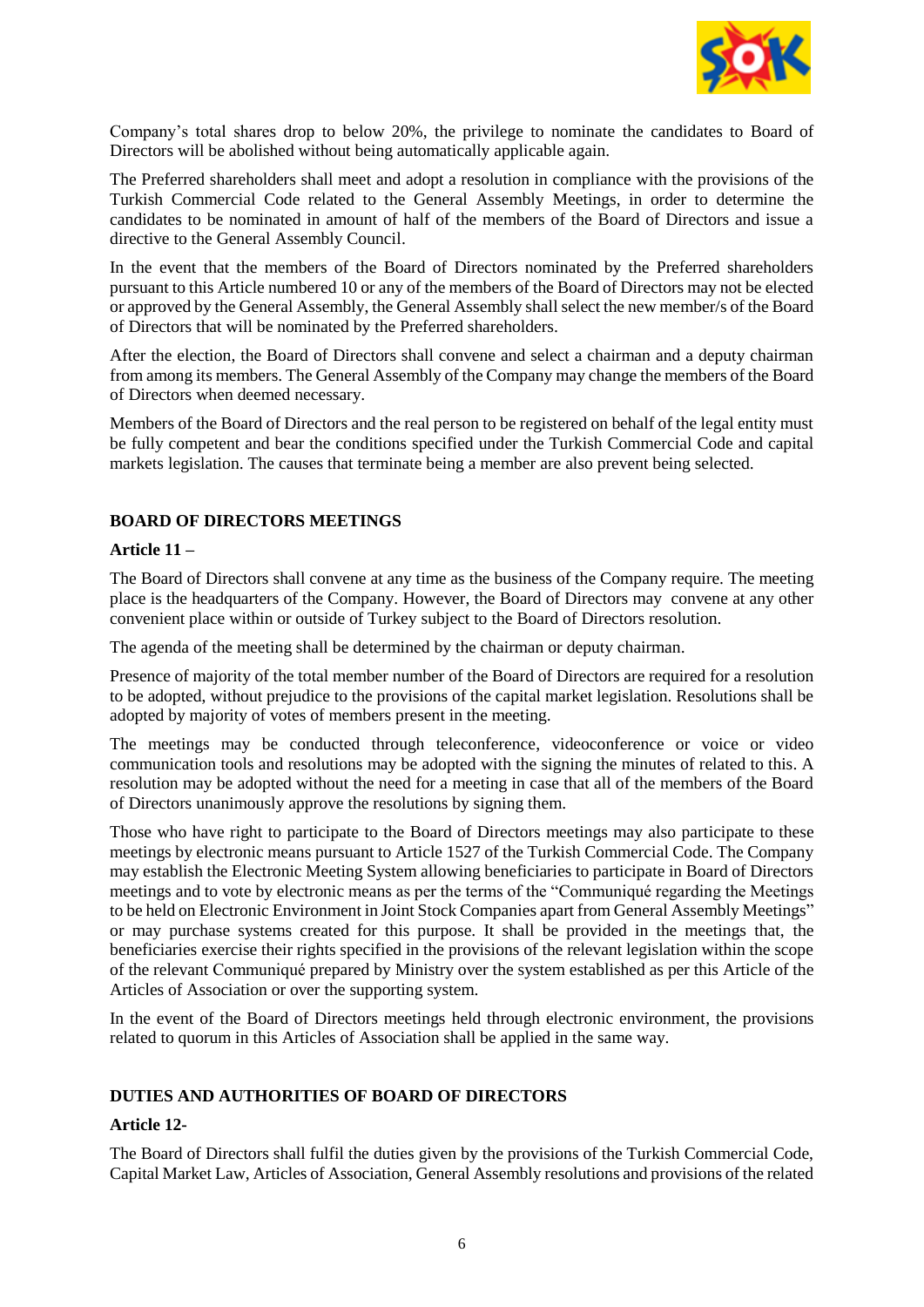

legislations. The Board of Directors is authorized to resolve all subjects except for the subjects stipulated to be decided by the General Assembly pursuant to law or the Articles of Association. The nonassignable duties and authorities under the Article 375 and other provisions of the Turkish Commercial Code are reserved.

# **MANAGEMENT AND REPRESENTATION OF THE COMPANY**

# **Article 13-**

The management and representation of the Company is held by the Board of Directors.

In order for the any document or agreement executed in the name of Company to be valid and binding on the Company, all kinds of the documents that put the Company under obligation must bear the signatures of authorized signatory/signatories of the Company, under the official title and stamp of the Company. At least one of the Board of Directors members shall have the right to represent.

Board of Directors is entitled to transfer its management and representation authority that it has in the scope of law and this Articles of Association, in accordance with the internal directive of the Company and Articles 367 to 375 of the Turkish Commercial Code, partially or wholly or to several Board Members or third parties, and to withdraw it when deemed necessary. The transfer of the authority to represent will not be effective unless the resolution specifying the persons entitled to represent and the forms of representation of said persons is registered to the Trade Register and announced at the Trade Registry Gazette. The provisions of Articles 371, 374, 375 of the Turkish Commercial Code are reserved. Board of Directors shall determine the wage to be paid to such persons who are granted with this authorization when necessary.

# **COMPLIANCE WITH CORPORATE GOVERNANCE PRINCIPLE**

# **Article 14 –**

In order to Board of Directors to fulfil its duties and obligations, committees determined in compliance with Turkish Commercial Code and capital markets legislation, shall be established. Establishment of committees within the Board of Directors shall be conducted in accordance with committees' scope of duty and working principles, Turkish Commercial Code, Capital Market Law, arrangements of Capital Markets Board with respect to the Corporate Governance and provisions of other related legislation.

The Corporate Governance Principles, which are considered as mandatory to be applied by Capital Markets Board, shall be duly followed. Any transaction conducted and any board of directors' resolution adopted without being in compliance with the mandatory principles shall be invalid and be considered as a contradiction to the Articles of Association.

The corporate governance regulations of the Capital Markets Board shall be complied regarding the significant transactions in the implementation of the Corporate Governance Principles and significant related party transactions of the Company.

# **INDEPENDENT AUDIT**

# **Article 15 -**

In case that the Company may subject to independent audit as per legislation in force, provisions of Turkish Commercial Code and other relevant legislation will be applied with regard to audit procedures and principles. Auditing of the Company shall be carried out by an auditor who shall be elected by the General Assembly as of each fiscal year in accordance with the provisions of the Turkish Commercial Code and capital markets legislation. After the selection, the Board of Directors shall promptly register the auditor whom the duty of auditing is given to the Trade Registry and announce this in the Turkish Trade Registry Gazette and on Company's website.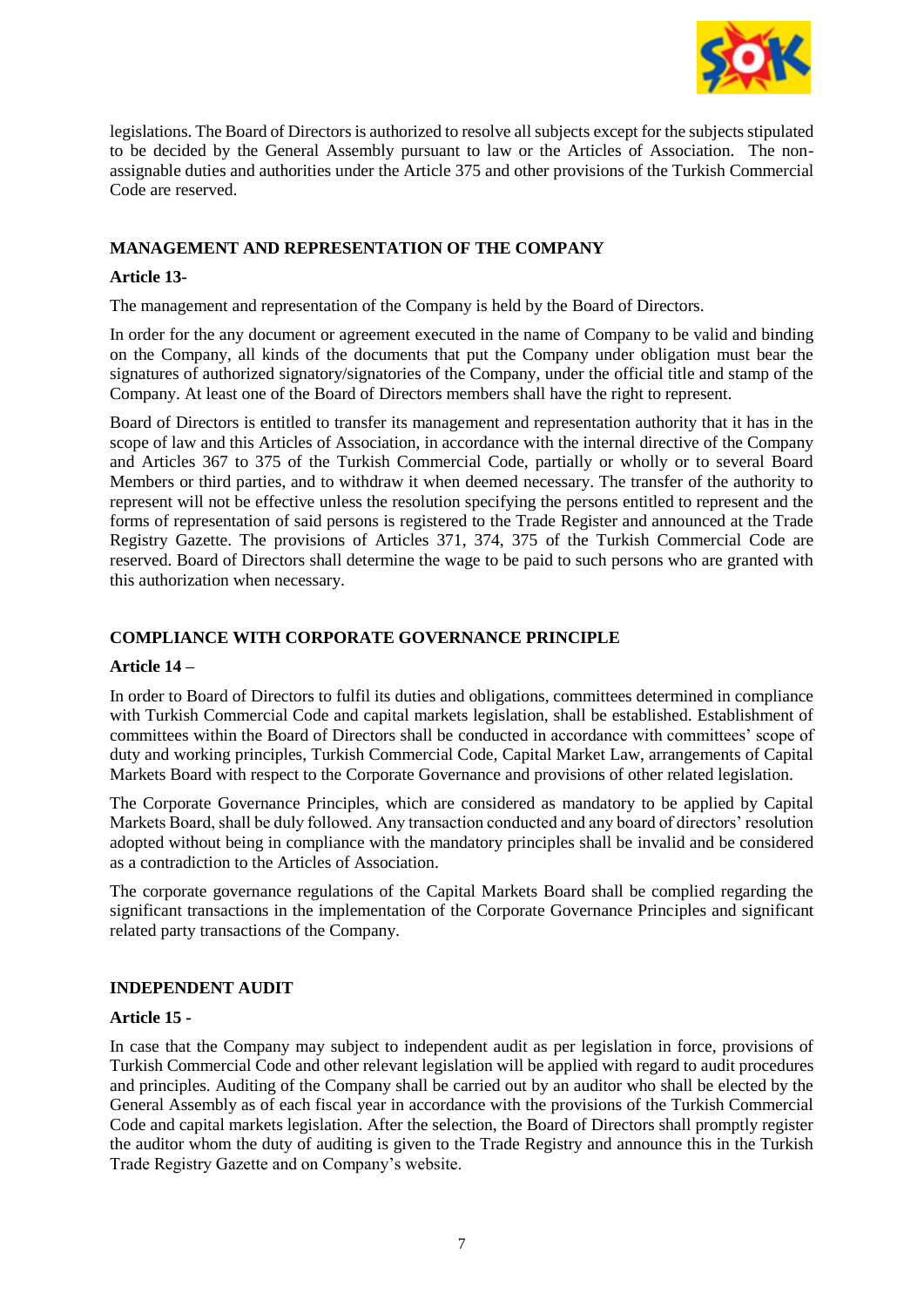

During the audit of the financial statements of the Company and annual report of the Board of Directors, provisions between Articles 397 and 406 of the Turkish Commercial Code, the capital markets legislation and the provisions of the relevant legislations shall be applied.

#### **GENERAL ASSEMBLY**

#### **Article 16-**

The meetings of the General Assembly of shareholders shall be either ordinary or extraordinary pursuant to provisions of the Turkish Commercial Code and the capital market legislation. The ordinary General Assembly shall convene within 3 months following the expiry of the fiscal year of the Company and at least once in a year. Provisions set out within Turkish Commercial Code, General Assembly Internal Directive and relevant legislations shall apply with regard to organization and execution of such meetings.

The General Assembly shall be invited for meeting by way of an announcement to prepared in accordance with the form specified in the Articles of Association and published in the Company' website, Public Disclosure Platform and Trade Registry Gazette. The invitation shall be made at least 3 (three) weeks prior to meeting date excluding the announcement and meeting dates. The obligations other than this regarding the announcement stated under Turkish Commercial Code and capital market legislation shall be reserved.

### **GENERAL ASSEMBLY MEETINGS**

#### **Article 17-**

The Board of Directors shall prepare the list of attendance in accordance with the "schedule of shareholders" to be provided by Central Security Depository pursuant to Capital Market Law in respect of shareholders that are tracked electronically.

The General Assembly may convene at place of the Company's headquarters is located or at any other convenient place, which is determined by the Board of Directors, provided that such place is in the same unit of civil administration with the Company's headquarters and does not prevent the attendance of shareholders.

The shareholders, who have the right to participate to the General Assembly meetings of the Company, may also participate to these meetings by electronic means pursuant to Article 1527 of the Turkish Commercial Code. The Company may establish electronic general assembly system allowing the shareholders to participate to general assembly meetings, to express opinions, to make suggestions and to vote as per the terms of the "Communiqué Regarding the General Assembly Meetings to be held on Electronic Environment in Joint Stock Companies" or may purchase services from the systems created for this purpose. In all general assembly meetings it shall be provided that the beneficiaries and their representatives are able to exercise their rights specified in the provisions of the foregoing Regulation through the system established as per this provision of the Articles of Association.

The electronic participation to the General Assembly through the electronic environment shall be made through the system provided by Central Security Depository.

# **GENERAL ASSEMBLY MEETING AND DECISION QUORUM**

#### **Article 18-**

Save for the cases where the law or this Articles of Association require higher quorums, the General Assembly shall convene with the presence of shareholders or their representatives representing at least 1/4 of the share capital. This quorum must be preserved throughout the meeting. In case this quorum cannot be reached at the first meeting, no meeting quorum shall be required in the second meeting. Resolutions shall be adopted with the majority of the votes present in the related meeting.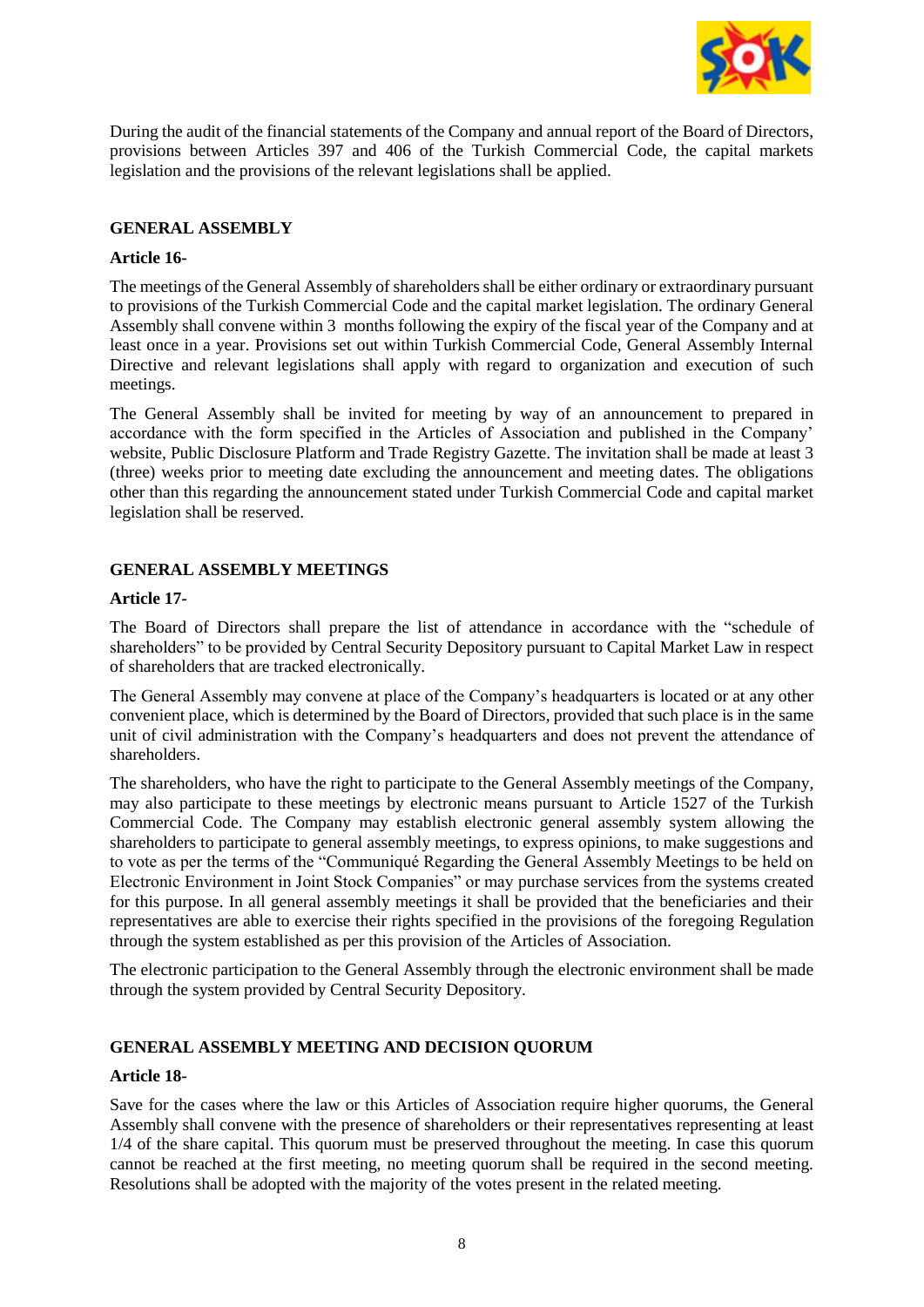

Each share grants 1 (one) vote to its holder in the General Assembly meetings.

For other matters, the meeting and resolution quorum of the General Assembly shall be determined in accordance with the provisions of the Turkish Commercial Code.

### **MINISTRY REPRESENTATIVE**

#### **Article 19-**

The provisions of the Turkish Commercial Code and the "Regulation Regarding the Principles and Procedures Applicable to the General Assembly Meetings of Joint Stock Companies and the Representatives of the Ministry of Customs and Commerce Who Will Attend Such Meetings*"* shall be applicable with respect to the appointment of the Ministry Representative representing the Ministry of Customs and Commerce during the ordinary and extraordinary General Assembly meetings of the Company within the scope of the Turkish Commercial Code and the relevant legislation.

### **VOTING IN GENERAL ASSEMBLY MEETINGS**

#### **Article 20-**

In the General Assembly, votes shall be casted openly. The provisions related to the General Assembly meetings made via electronical means are preserved.

### **APPOINTMENT OF REPRESENTATIVE**

#### **Article 21-**

Shareholders that are unable to attend the General Assembly meetings may be represented by proxies to be appointed among the shareholders or third parties in accordance with the Capital Markets Law and relevant legislations. The shareholders acting as proxies on behalf of the other shareholders shall vote both for their own shares and the shares they represent. In this regard, provisions of Turkish Commercial Code and the General Assembly's Internal Directive will be applied.

#### **ANNOUNCEMENTS**

#### **Article 22-**

The announcements of the Company shall be made in accordance with Article 35/4 of the Turkish Commercial Code, capital markets legislations and other provisions of the relevant regulations.

#### **AMENDMENT OF THE ARTICLES OF ASSOCIATION**

#### **Article 23-**

Amendments to the Articles of Association are subject to the permission of the Ministry of Customs and Commerce and the affirmative opinion of the Capital Markets Board. Upon obtaining the affirmative opinion of the Capital Markets Board and the permission of the Ministry of Customs and Commerce, the decision regarding the amendment of the Articles of Association shall be adopted within the frame of Turkish Commercial Code, the Capital Market Law and the provisions specified under the Articles of Association. Such amendments shall be valid as from the announcement date after being duly adopted and registered before the Trade Registry.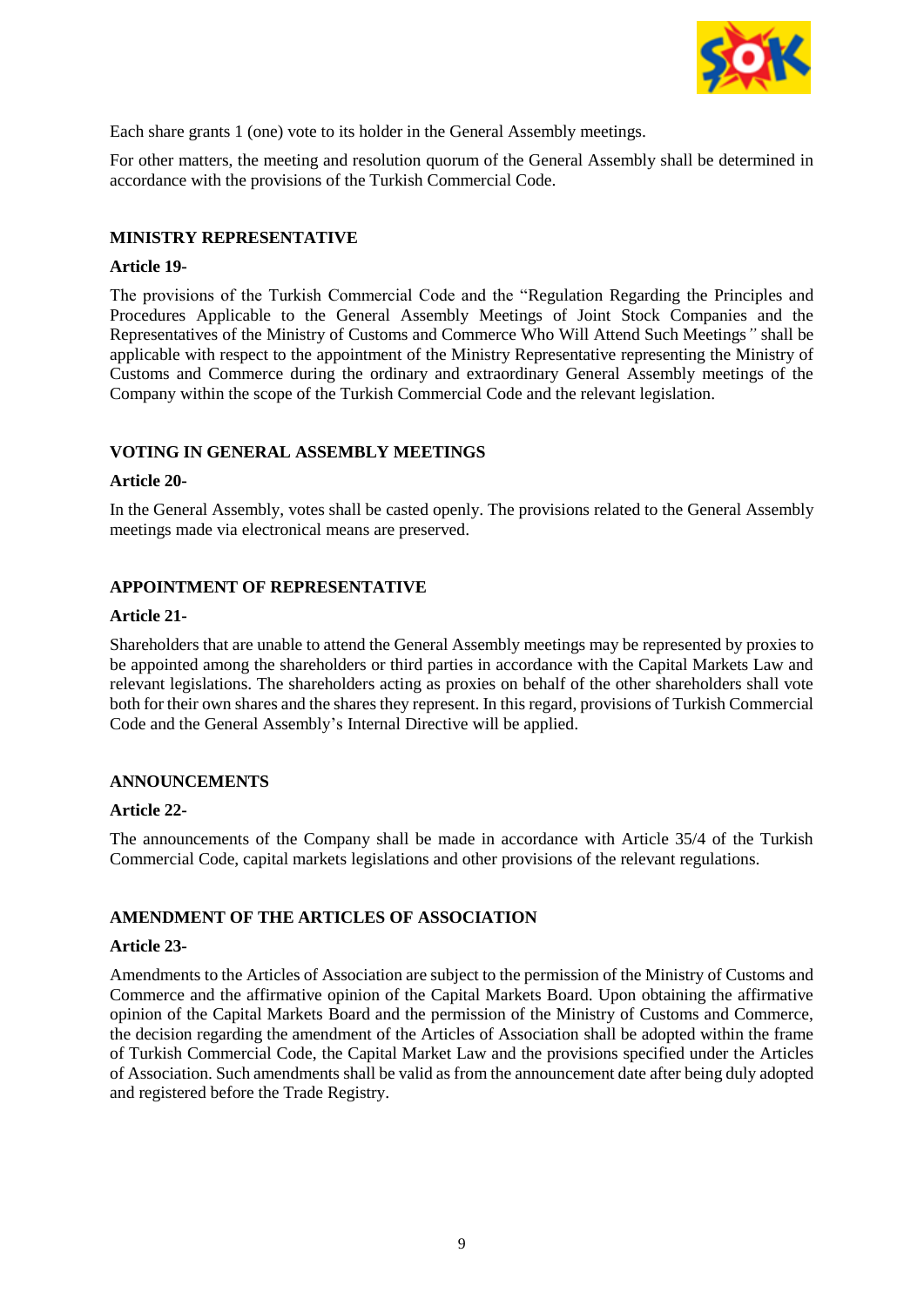

### **FISCAL YEAR**

### **Article 24-**

The fiscal year of the Company shall commence on the first day of January and shall end on the last day of December.

### **DETERMINATION AND DISTRIBUTION OF PROFITS**

#### **Article 25-**

The Company's net period profit recognized within annual balance sheet and remaining after the deduction of expenses that Company is required to pay or reserve, such as the Company's general overheads and miscellaneous depreciations, and taxes that are required to be paid by the Company, from revenues of the Company determined at the end of the fiscal year shall be distributed, after deduction of losses of the previous years if exist, in the following order and manner pursuant to relevant provisions of Turkish Commercial Code:

- **A. General Legal Reserve** 5% (five per cent) of the profit shall be set aside as the first general legal reserve, until the general legal reserve reaches 20% (twenty percent) of the paid-in capital of the Company.
- **B. First Dividend**: After the limits aforementioned in paragraph (A) are reached, the first dividend shall be set aside from the amount to be determined by means of adding the donation amount, if available, made during the year, in accordance with the Turkish Commercial Code and the capital market legislation, pursuant to the dividend distribution policy of the Company,
- **C.** After the abovementioned deductions are made, the General Assembly shall be entitled to decide on the distribution of the dividends to the members of the Board of Directors, employees of the Company, foundations and the other persons and entities other than the shareholders.
- **D. Second Dividend**: After deducting the amounts set forth under subparagraphs (A), (B) and (C) from net period profit, the General Assembly shall be entitled to fully or partially distribute the remaining portion as the second dividend or set aside such portion as legal reserve pursuant to Article 521 of the Turkish Commercial Code.
- **E. General Legal Reserve**: 10% (ten per cent) of the amount to be determined after the deduction of the dividend corresponding to 5% (five per cent) from the portion decided to be distributed to the shareholders and other persons participating to the profit shall be added to the legal reserve pursuant to Article 519/2 of the Turkish Commercial Code.

In case that general legal reserve does not exceed half of the paid-in capital, the General Assembly may only resolve to use the general legal reserve in order to cover the losses, maintain the business when it meets with difficulties or prevent unemployment and take convenient precautions to mitigate its results.

Unless the legal reserves required to be set aside pursuant to Turkish Commercial Code and dividends determined for the shareholders in the dividend distribution policy or the Article of Association are set aside, it cannot be resolved to set aside other legal reserves, to transfer the profit to the following year and to distribute the profit to the member of Board of Directors, employees of the Company, foundations and the other persons and entities other than the shareholders and profit cannot be distributed to such persons until the dividend determined for the shareholders is paid in cash.

The General Assembly shall resolve on how much and how this profit will be distributed considering the financial situation, initiatives and investments of the Company, taking into account the regulations of the Capital Market Board and suggestions of the Board of Directors. The dividend shall be distributed equally to the shares that are existing at the date of the distribution, without taking into consideration their issuance and acquisition dates.

The resolution of the General Assembly with respect to distribution of the dividend pursuant to the provisions of this Articles of Association shall not be revoked unless permitted by law.